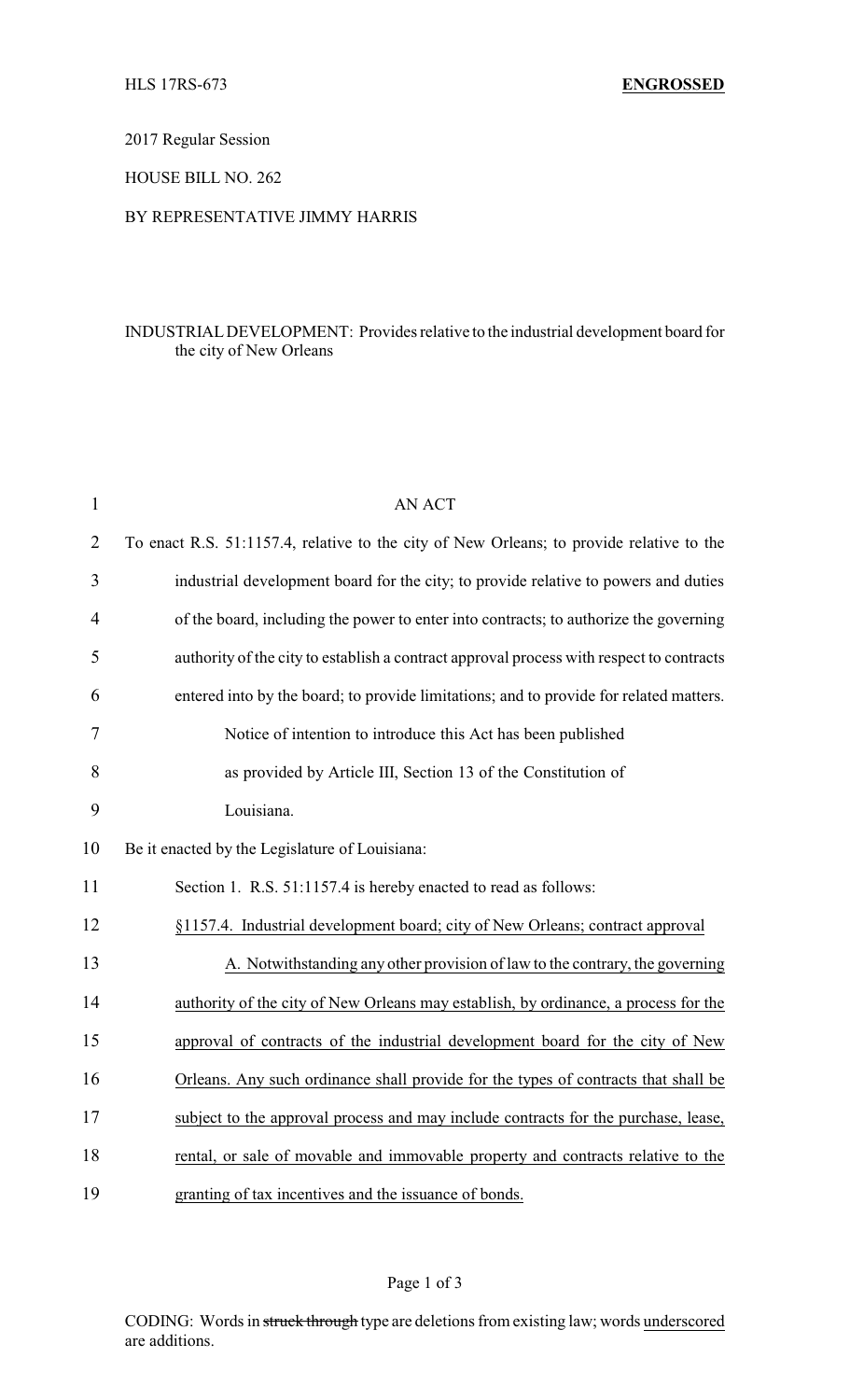| 1  | B. If the provisions of any ordinance relative to the approval of contracts for               |  |  |
|----|-----------------------------------------------------------------------------------------------|--|--|
| 2  | the issuance of bonds by the board conflict with any provisions of this Chapter, the          |  |  |
| 3  | provisions of this Chapter shall prevail.                                                     |  |  |
| 4  | C. The provisions of this Section shall not be construed to authorize the                     |  |  |
| 5  | governing authority of the city of New Orleans to nullify any contract entered into           |  |  |
| 6  | by the board prior to the effective date of this Section.                                     |  |  |
| 7  | Section 2. This Act shall become effective upon signature by the governor or, if not          |  |  |
| 8  | signed by the governor, upon expiration of the time for bills to become law without signature |  |  |
| 9  | by the governor, as provided by Article III, Section 18 of the Constitution of Louisiana. If  |  |  |
| 10 | vetoed by the governor and subsequently approved by the legislature, this Act shall become    |  |  |
| 11 | effective on the day following such approval.                                                 |  |  |
|    |                                                                                               |  |  |

# DIGEST

The digest printed below was prepared by House Legislative Services. It constitutes no part of the legislative instrument. The keyword, one-liner, abstract, and digest do not constitute part of the law or proof or indicia of legislative intent. [R.S. 1:13(B) and 24:177(E)]

| HB 262 Engrossed | 2017 Regular Session | Jimmy Harris |
|------------------|----------------------|--------------|
|                  |                      |              |

**Abstract:** Authorizes the governing authority of the city of New Orleans to establish a contract approval process with respect to contracts entered into by the industrial development board of the city of New Orleans.

Present law provides that when not less than three persons, each of whom are qualified electors of a municipality or the parish, file with the governing body thereof an application in writing seeking permission to apply for the incorporation of an industrial development board of such municipality or parish, the governing body shall consider such application.

Present law provides that if the governing body by resolution finds and determines that it is wise, expedient, necessary, or advisable that the corporation be formed and authorized, the persons making such application shall proceed to incorporate in accordance with the provisions of present law (Title 12 of the La. R.S. of 1950). Provides that no corporation may be formed unless such application first has been filed with the governing body of the municipality or parish, and such governing body adopts a resolution as provided in present law. Provides further relative to articles of incorporation and provides relative to the governance and powers and duties of the board, including the authority to issue bonds. Provides with respect to the authority of the State Bond Commission to approve the bonds issued by the board.

Proposed law retains present law.

Proposed law authorizes the governing authority of the city of New Orleans to establish, by ordinance, a contract approval process with respect to contracts entered into by the industrial development board for the city. Requires that the ordinance provide for the types of contracts that will be subject to the approval process. Provides that if any ordinance relative to the